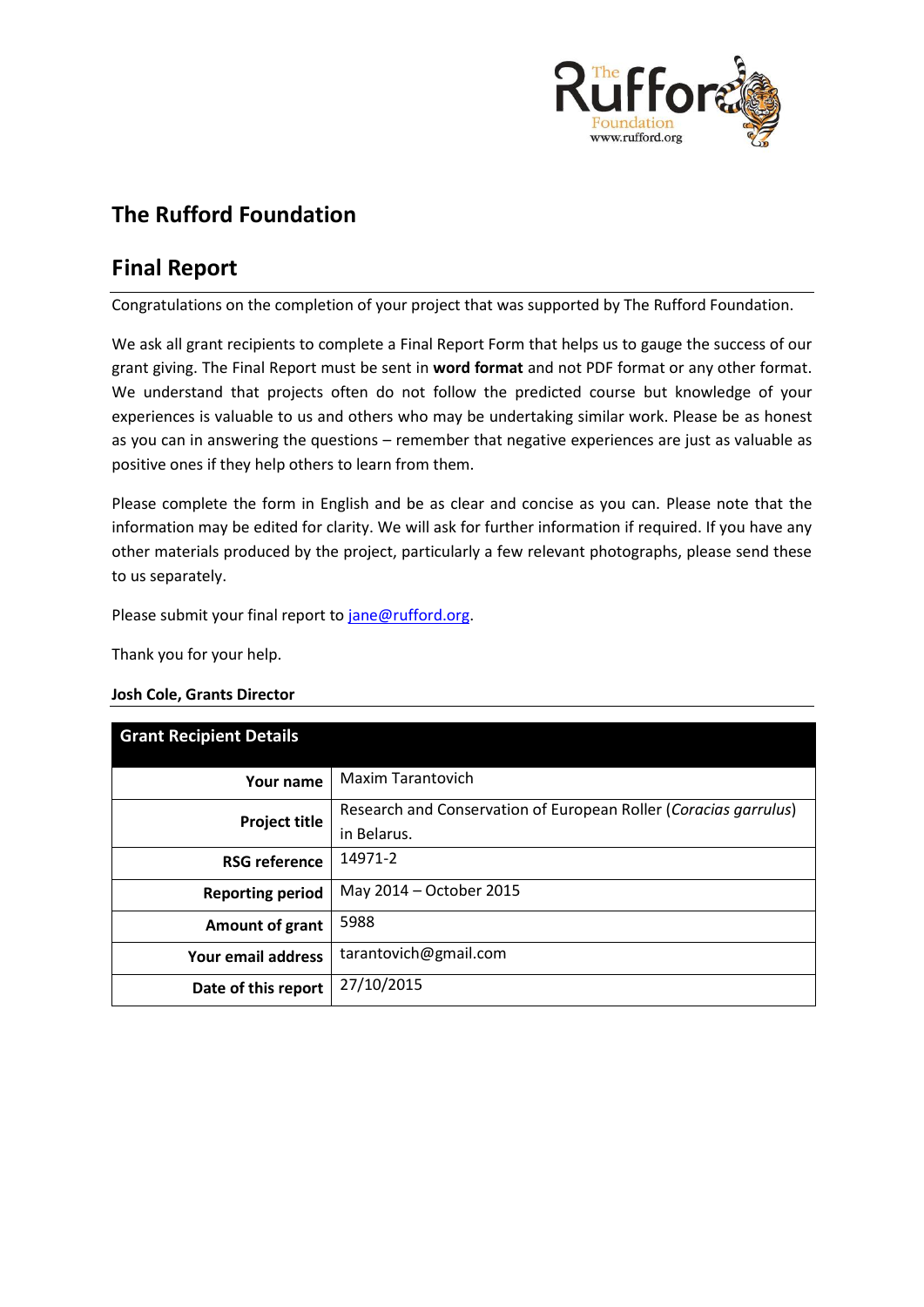

### **1. Please indicate the level of achievement of the project's original objectives and include any relevant comments on factors affecting this.**

| <b>Objective</b>                                                                                                                                                             | <b>Not</b><br>achieved | <b>Partially</b><br>achieved | <b>Fully</b><br>achieved | <b>Comments</b>                                                                                                                                                                                                                                                                                                                                                                                                                                                                                                                                                                                                                                                                                                     |
|------------------------------------------------------------------------------------------------------------------------------------------------------------------------------|------------------------|------------------------------|--------------------------|---------------------------------------------------------------------------------------------------------------------------------------------------------------------------------------------------------------------------------------------------------------------------------------------------------------------------------------------------------------------------------------------------------------------------------------------------------------------------------------------------------------------------------------------------------------------------------------------------------------------------------------------------------------------------------------------------------------------|
| Reducing<br>lack<br>of<br>hollows for nesting<br>roller by installing<br>nest boxes<br>Increasing of roller                                                                  |                        | $\ddot{}$                    | $\ddot{}$                | Constructed and installed 40 nest boxes for<br>roller in the breeding site "Gronovo"<br>(Mogilev district). We are satisfied that two<br>of 40 nest boxes were occupied by roller at<br>the first year after installing. Moreover,<br>54% of the installed nest boxes were used<br>by various bird species.<br>Unfortunately, breeding success was only                                                                                                                                                                                                                                                                                                                                                             |
| breeding success in<br>breeding<br>revealed<br>sites                                                                                                                         |                        |                              |                          | 47.8% in the last two breeding seasons.<br>This figure is due to the significantly higher<br>proportion of unhatched eggs, as well as<br>the loss of chicks from malnutrition.<br>Carrying out the project studies using<br>camera traps and evaluation of fledging by<br>ptilochronology shown that malnutrition is<br>one of the main limiting factors.<br>Nonetheless all the trees with roller nest<br>hollows have been protected from marten<br>(Martes martes) by plastic rings. The nest<br>hollows were mechanically cleaned to<br>reduce negative impact of ectoparasites on<br>development of nestlings. As a result, we<br>didn't register death cases caused by<br>predation in the protected hollows. |
| Revealing of post-<br>breeding<br>dispersion,<br>migration<br>and<br>biological features<br>of the species via<br>individual<br>color<br>ringing of the Roller<br>nestlings. |                        | $\ddot{}$                    |                          | We have ringed by metal and colour rings<br>32 nestlings of roller since start of the<br>Rufford project. We have not any recovery<br>yet.                                                                                                                                                                                                                                                                                                                                                                                                                                                                                                                                                                          |
| Accessing<br>of<br>supplementary data<br>about feeding of<br>the species during<br>breeding season.                                                                          |                        |                              | $\pmb{+}$                | We collected data on feeding process and<br>revealed diet of the roller nestlings in<br>Belarus. We obtained the number of<br>feeding visits of the roller to a nest box<br>using the camera trap. The lack of food<br>sources is one of the main limiting factors<br>for rollers identified during the project.                                                                                                                                                                                                                                                                                                                                                                                                    |
| To determine the<br>effectiveness<br>of                                                                                                                                      |                        |                              | $\ddot{}$                | Low effectiveness of fledging of roller was<br>determined via ptilochronology method.                                                                                                                                                                                                                                                                                                                                                                                                                                                                                                                                                                                                                               |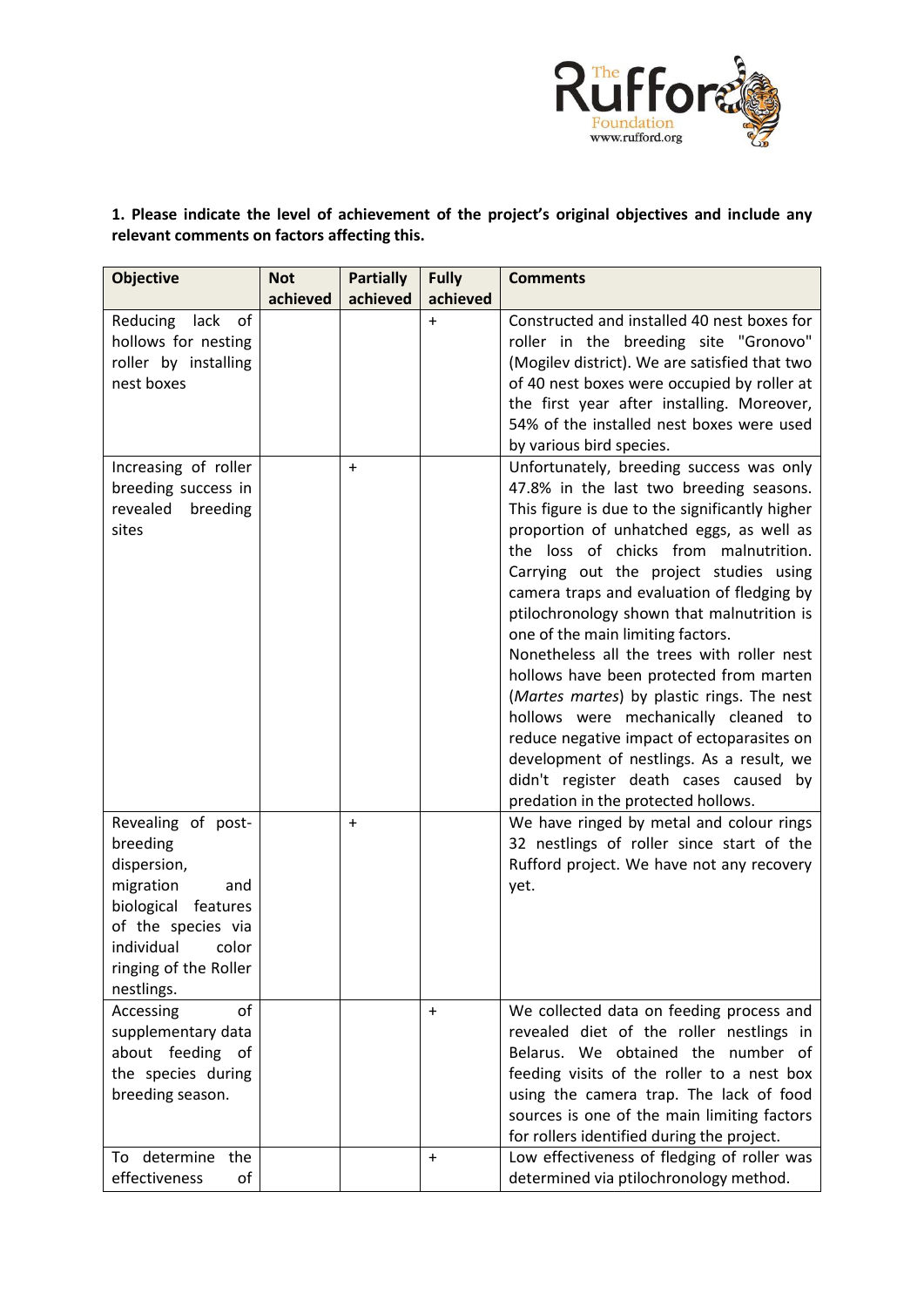

| fledging of roller via                                                                                                                                                    |           |                                                                                                                                                                                                                                                                                                                                                                                                                                                                                                                                                                                                                                                                                                                                                                                                            |
|---------------------------------------------------------------------------------------------------------------------------------------------------------------------------|-----------|------------------------------------------------------------------------------------------------------------------------------------------------------------------------------------------------------------------------------------------------------------------------------------------------------------------------------------------------------------------------------------------------------------------------------------------------------------------------------------------------------------------------------------------------------------------------------------------------------------------------------------------------------------------------------------------------------------------------------------------------------------------------------------------------------------|
| ptilochronology                                                                                                                                                           |           |                                                                                                                                                                                                                                                                                                                                                                                                                                                                                                                                                                                                                                                                                                                                                                                                            |
|                                                                                                                                                                           |           |                                                                                                                                                                                                                                                                                                                                                                                                                                                                                                                                                                                                                                                                                                                                                                                                            |
| method.<br>Organising<br>seminars<br>to<br>educate<br>people<br>who live near the<br>main habitat roller<br><b>Belarus</b><br>in<br>"Borovoe."                            | $\ddot{}$ | A meeting with students and teachers of<br>State educational institutions "Lelchitsa<br>Gymnasium", located near to the Rollers'<br>nesting area - "Borovoe", was held in<br>February 2015. During the meeting was<br>screening a PowerPoint presentation,<br>which tells about the roller's ecology,<br>dramatic decline of it number in Europe<br>and Belarus and ways of stabilising roller<br>numbers. In addition was a report about<br>our work for the Rufford Small Grant<br>Foundation<br>project<br>"Research<br>and<br>Conservation of European Roller (Coracias<br>garrulus) in Belarus". During the meeting<br>were attended about 100 people. In<br>to the<br>presentations,<br>addition<br>the<br>participants received booklets about roller<br>and brochures "National Plan of Action for |
|                                                                                                                                                                           |           | the Conservation Roller (Coracias garrulus)<br>in Belarus". Journalists of the regional<br>newspaper "Light Life" ("Svetlae Zhicce")<br>were invited to the presentation. As a<br>result, information about the meeting and<br>the roller was publication in the newspaper<br>and on the official newspapers website -<br>http://www.lelchitsy.by/2015/03/sinyaya-<br>ptica-schastya-v-okrestnostyax-lelchic/                                                                                                                                                                                                                                                                                                                                                                                              |
| Publication<br>of<br>information<br>about<br>roller in the popular<br>magazine<br>science<br>"Wild Life Belarus",<br>also in the media<br>and<br>Internet<br>on<br>sites. | +         | Publication of information about roller in<br>the popular science magazine "Wild Life<br>Belarus" - http://wildlife.by/node/27680<br>We have taken part in International<br>European Roller Best Practice Workshop -<br>roller<br>meeting<br>of<br>conservation<br>a<br>practitioners from across Europe - in April<br>2014. The event was organised and<br>financed by OTOP,<br>Polish<br>the<br><b>BirdLife</b><br>partner, as part of their EU funded "Active<br>forms of protection of the European Roller"<br>project. Fifty experts from 14 countries<br>attended in the seminar. I have presented<br>information about status of the roller in<br>Belarus during this meeting, also study and<br>conservation activities which are carried<br>out with financial support of Rufford Small           |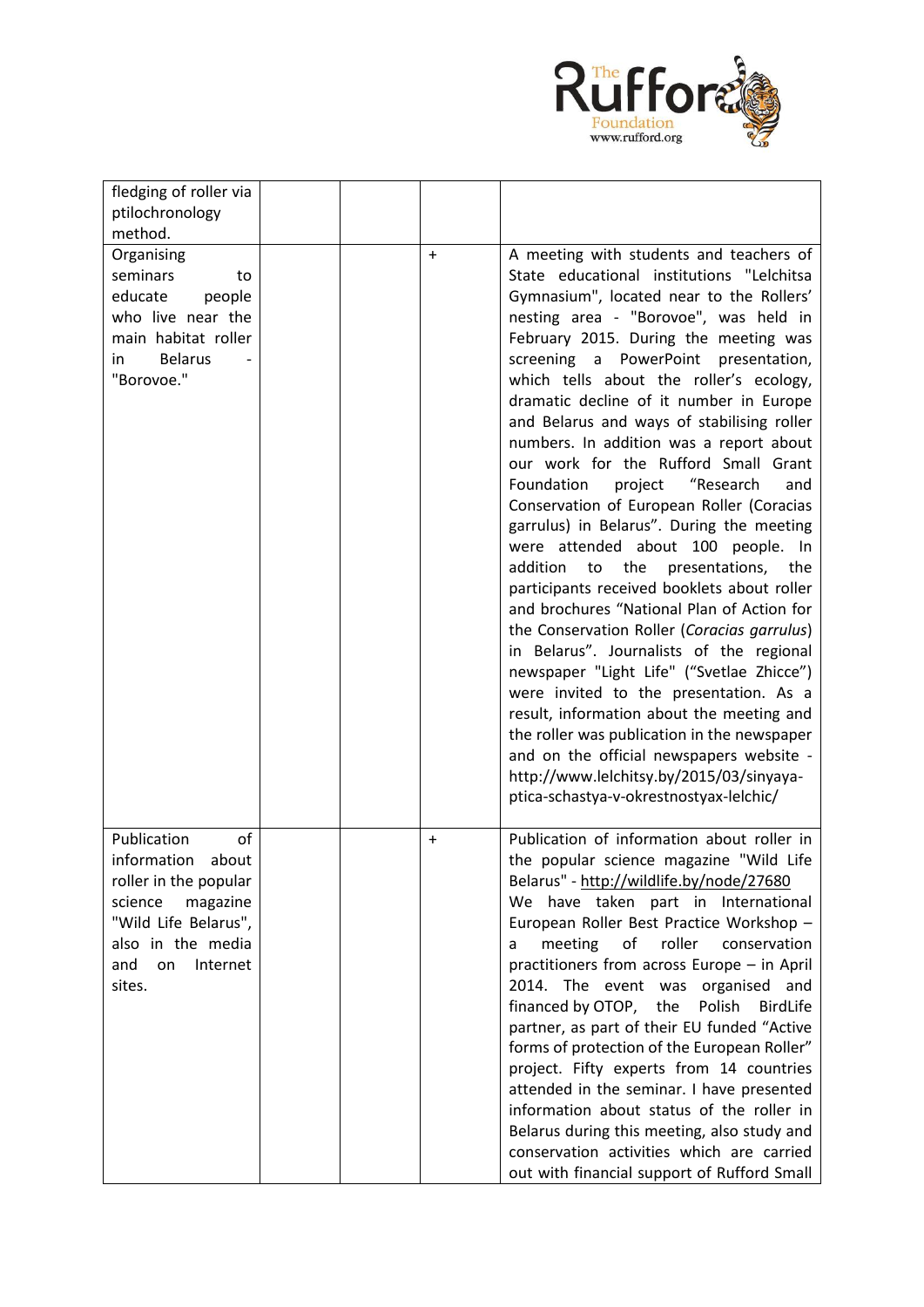

|                                                                                                                                                                     |           | Grants. The main result of the workshop is<br>the exchange experiences and establishes<br>international contacts for best study and<br>conservation of the roller in Europe.<br>http://www.coracias-<br>research.co.uk/european-roller-best-<br>practice-workshop-warsaw-9-10-april-2014<br>The results of the project were reported at<br>International theoretical and<br>practical<br>conference "Zoological reading" (Grodno,<br>22nd-24th April 2015). |
|---------------------------------------------------------------------------------------------------------------------------------------------------------------------|-----------|-------------------------------------------------------------------------------------------------------------------------------------------------------------------------------------------------------------------------------------------------------------------------------------------------------------------------------------------------------------------------------------------------------------------------------------------------------------|
| of<br>Preparation<br>documentation for<br>protection of roller<br>breeding<br>site<br>"Borovoe" and to<br>expand the<br>one<br>the<br>under<br>State<br>protection. | $\ddot{}$ | Negotiations with the local authorities on<br>the establishment of the reserve on the<br>territory of roller's habitat in the Gomel<br>region (Borovoe) have been conducted.<br>The issue is under consideration by a state<br>authority.                                                                                                                                                                                                                   |

#### **2. Please explain any unforeseen difficulties that arose during the project and how these were tackled (if relevant).**

We are faced with the complexities of the transfer under the protection of nesting sites roller "Borovoye". Local authorities believe that the territory of Lelchitsy district has enough protected areas. This view is supported by large companies who cut down the forest and recycled wood. However, all the necessary documentation has been prepared and submitted to the authorities. We will continue to lobby for the protection of this area, especially since there are reasons for this, supported by national and local legislation. But we need more research and actions to demonstrate the effectiveness of efforts and to enhance the effectiveness of the measures.

#### **3. Briefly describe the three most important outcomes of your project.**

- 1. Reducing lack of hollows for nesting roller by installing nest-boxes. Two nest boxes were occupied by roller in the first year.
- 2. The main limiting factor during nesting roller was detected. It is the lack of food sources.
- 3. The project contributed to increasing awareness of general public and staff of forestry enterprises about the necessity to protect roller and avifauna and about possible measures which can be taken for this mission. Local authorities were involved in the protection of roller in Belarus.

#### **4. Briefly describe the involvement of local communities and how they have benefitted from the project (if relevant).**

Cherikov forestry workers have made nest boxes for roller. Additionally, there was a presentation for them. As a result, they learned about the status of roller in Belarus and the importance and uniqueness of their forests to preserve roller in Belarus. They also learned about the Rufford Small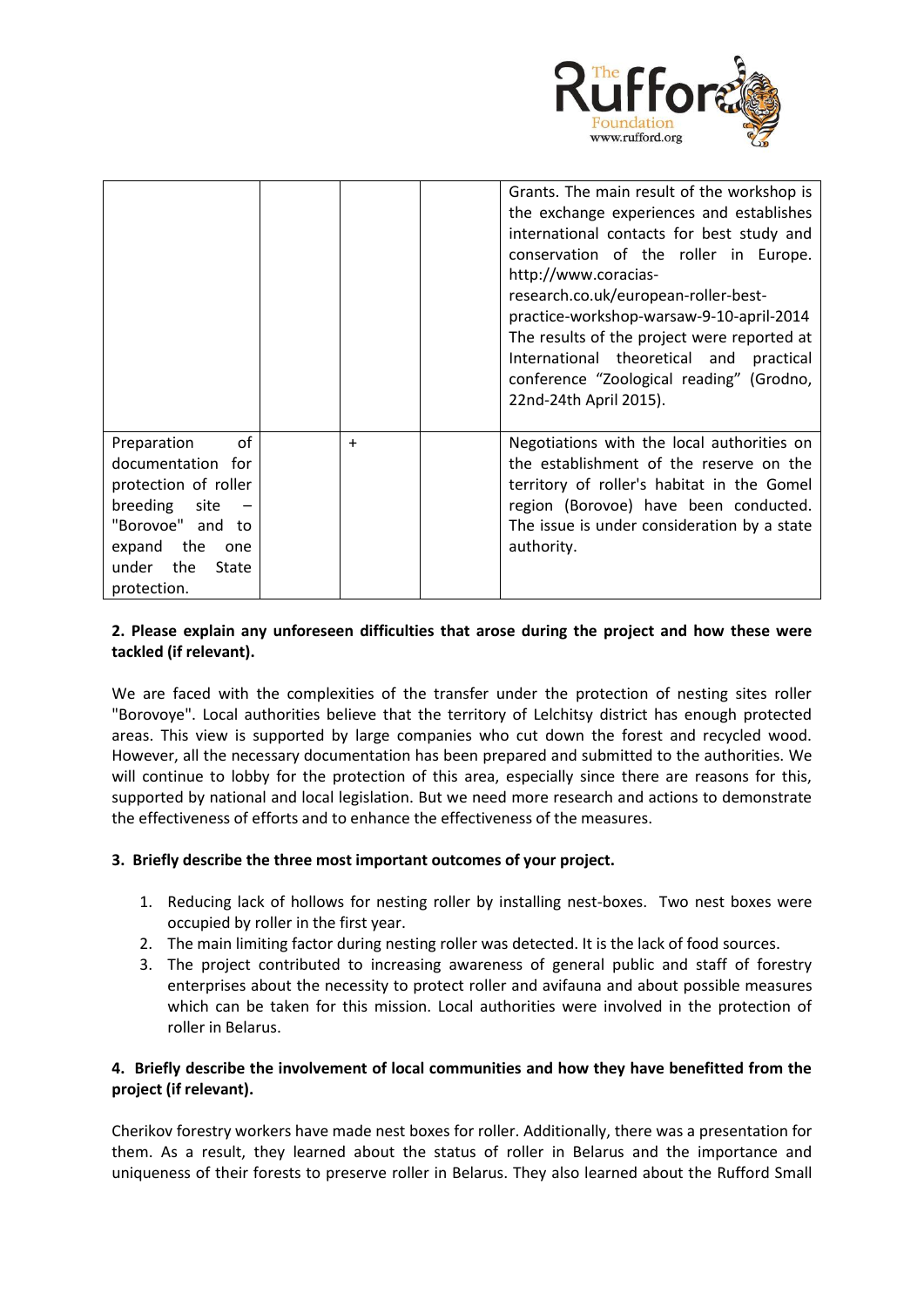

Grants and its participation in solving of environmental problems in Belarus also in the conservation of local biodiversity. Participation of forestry in project allows them to receive additional bonuses for FSC ™ certificate.

The information about problems with roller in Belarus and possibilities for preservation of the species was publicised through local mass media, thus the issues left the narrow borders of ornithological research and got a public nature in the locality were the project was implemented.

#### **5. Are there any plans to continue this work?**

Yes, we intend to proceed our research. We are going to continue the search for nesting sites of roller in Belarus, to take measures to protect the nests from predators and to implement preventive actions to improve the reproductive success of the species. The work will be carried out to manage roller nesting areas: the installation perches to increase the efficiency of capture of feed roller, fodder conservation land species and the creation of conditions for breeding larger beetles with use of waste of tree processing and cattle breeding complexes. Support for individual freestyle livestock grazing and hayfields. We will continue colour ringing of the birds and their individual tracking using camera traps.

In addition to the above, we will continue our work with general public, local authorities and forestry enterprises in Belarus to protect the species and to increase breeding success of roller.

#### **6. How do you plan to share the results of your work with others?**

An article in the journal "News of the Academy of Sciences of Belarus" will soon be published. Results obtained by performing the steps of the project will be represented.

The results will be reported to general public at meetings with local population in the frames of the project work; these achievements will be described in information materials designed for local authorities and forestry entities involved in the project; we are also looking for opportunities to place this information on the ornithological internet source.

#### **7. Timescale: Over what period was The Rufford Foundation grant used? How does this compare to the anticipated or actual length of the project?**

Start of the project - May 2014. Finish of the project – October 2015. The project was implemented in accordance with the schedule.

#### **8. Budget: Please provide a breakdown of budgeted versus actual expenditure and the reasons for any differences. All figures should be in £ sterling, indicating the local exchange rate used.**

| <b>Item</b>                   | <b>Budgeted</b> | <b>Actual</b> | Difference | <b>Comments</b>                 |
|-------------------------------|-----------------|---------------|------------|---------------------------------|
|                               | <b>Amount</b>   | Amount        |            |                                 |
| <b>Travel Expenses</b>        | 1600            | 1600          | 0          | Cost savings<br>living in<br>bv |
|                               |                 |               |            | cheaper hostels.                |
| Accommodation and subsistence | 2940            | 2920          | $-20$      |                                 |
| Materials                     | 730             | 750           | $+20$      | 20£ - delivery of Camera-       |
|                               |                 |               |            | trap Reconyx HC600              |